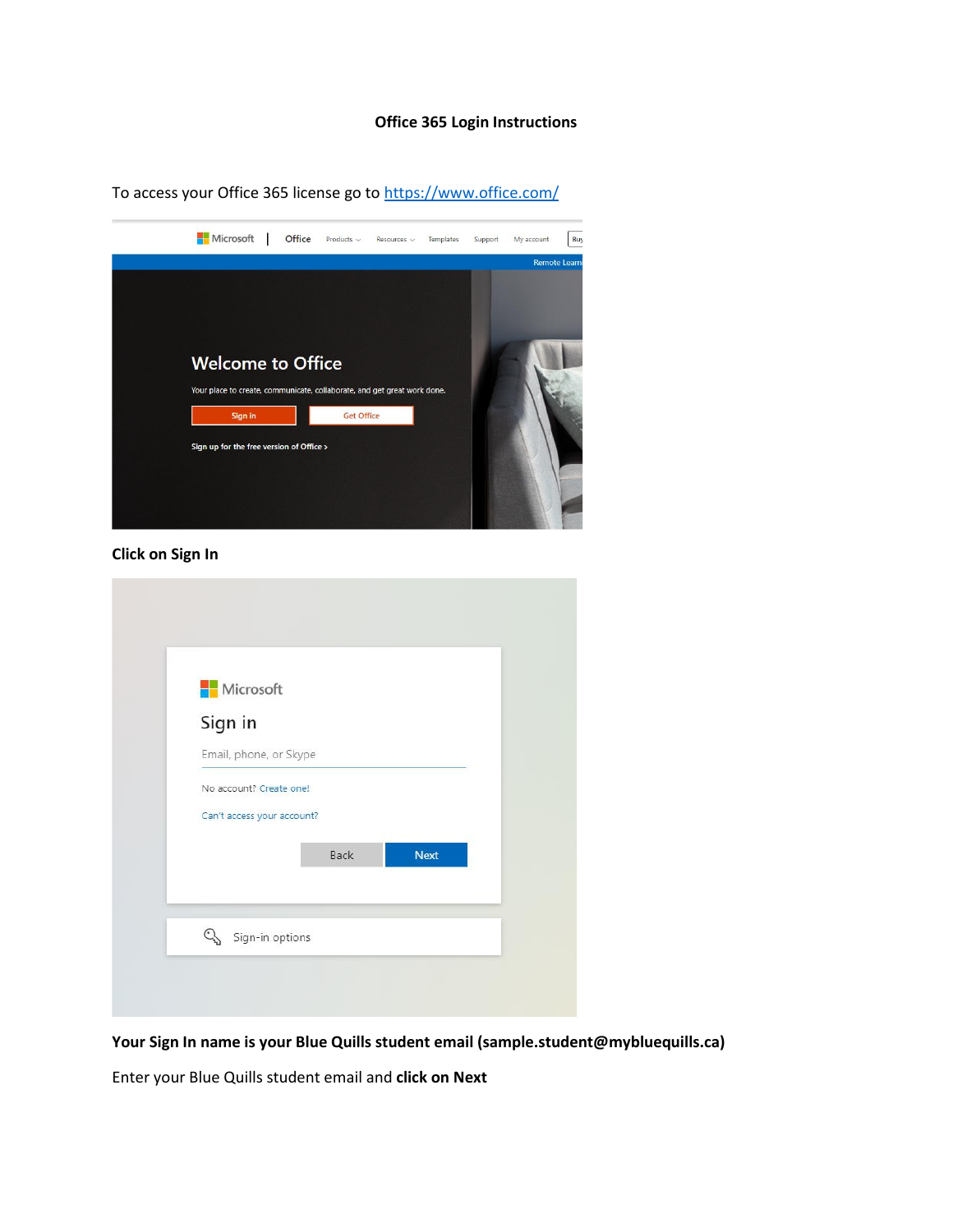**Your password is Earth01\$** Enter the password and **click on Sign In**



You will be prompted to update your password. Enter your current password (Earth01\$)

Then enter the password of your choice. You will need to enter the new password again. **Click on Sign In**

| Microsoft                      |                                                                                                        |         |
|--------------------------------|--------------------------------------------------------------------------------------------------------|---------|
| sample.student@mybluequills.ca |                                                                                                        |         |
| Update your password           |                                                                                                        |         |
| password has expired.          | You need to update your password because this is<br>the first time you are signing in, or because your |         |
| Current password               |                                                                                                        |         |
| New password                   |                                                                                                        |         |
| Confirm password               |                                                                                                        |         |
|                                |                                                                                                        | Sign in |
|                                |                                                                                                        |         |

You will then see the screen below: **More information required**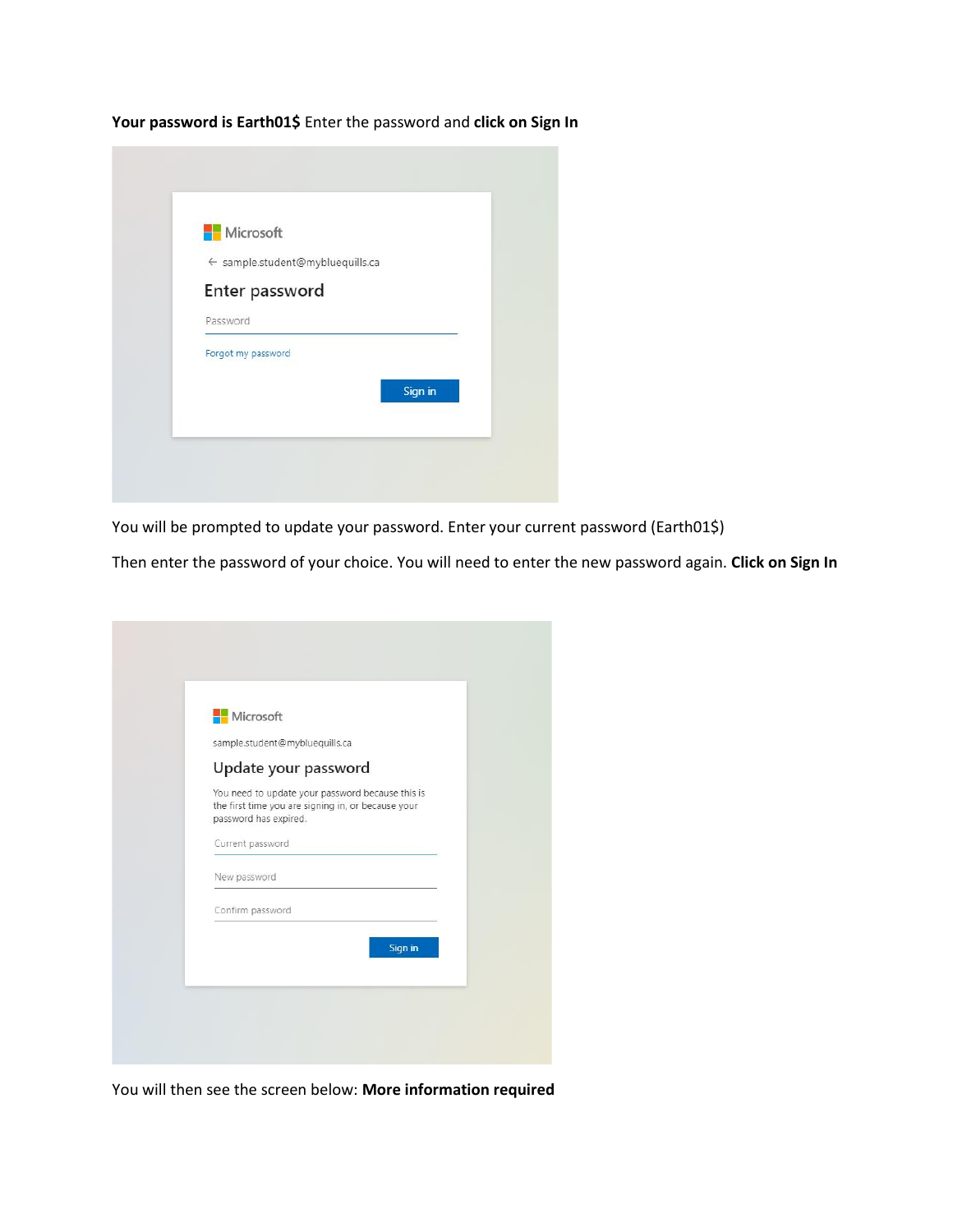The information you will provide in this step allows you to reset your password if needed. **Click on Next**



You can choose to set up authentication through your cell phone or an alternate email. Only 1 method is needed. **Click on Set it up now** beside the method of choice.

| $\overline{\mathbf{r}}$<br>sample.student@mybluequills.ca<br>Microsoft<br>don't lose access to your account!<br>To make sure you can reset your password, we need to collect some info so we can verify who you are. We won't use this to spam you - just to keep your account more<br>secure. You'll need to set up at least 1 of the options below.<br>Authentication Phone is not configured. Set it up now<br>Authentication Email is not configured. Set it up now<br>finish<br>cancel |
|---------------------------------------------------------------------------------------------------------------------------------------------------------------------------------------------------------------------------------------------------------------------------------------------------------------------------------------------------------------------------------------------------------------------------------------------------------------------------------------------|
|                                                                                                                                                                                                                                                                                                                                                                                                                                                                                             |
|                                                                                                                                                                                                                                                                                                                                                                                                                                                                                             |
|                                                                                                                                                                                                                                                                                                                                                                                                                                                                                             |
|                                                                                                                                                                                                                                                                                                                                                                                                                                                                                             |
|                                                                                                                                                                                                                                                                                                                                                                                                                                                                                             |
|                                                                                                                                                                                                                                                                                                                                                                                                                                                                                             |
|                                                                                                                                                                                                                                                                                                                                                                                                                                                                                             |
|                                                                                                                                                                                                                                                                                                                                                                                                                                                                                             |
|                                                                                                                                                                                                                                                                                                                                                                                                                                                                                             |
|                                                                                                                                                                                                                                                                                                                                                                                                                                                                                             |
|                                                                                                                                                                                                                                                                                                                                                                                                                                                                                             |
|                                                                                                                                                                                                                                                                                                                                                                                                                                                                                             |
|                                                                                                                                                                                                                                                                                                                                                                                                                                                                                             |
|                                                                                                                                                                                                                                                                                                                                                                                                                                                                                             |
|                                                                                                                                                                                                                                                                                                                                                                                                                                                                                             |
|                                                                                                                                                                                                                                                                                                                                                                                                                                                                                             |
|                                                                                                                                                                                                                                                                                                                                                                                                                                                                                             |
| Your session will expire in 14:28                                                                                                                                                                                                                                                                                                                                                                                                                                                           |
| ©2021 Microsoft Legal   Privacy                                                                                                                                                                                                                                                                                                                                                                                                                                                             |

In the example below I have used an alternate email account. **Enter your alternate email address** and **click on email me**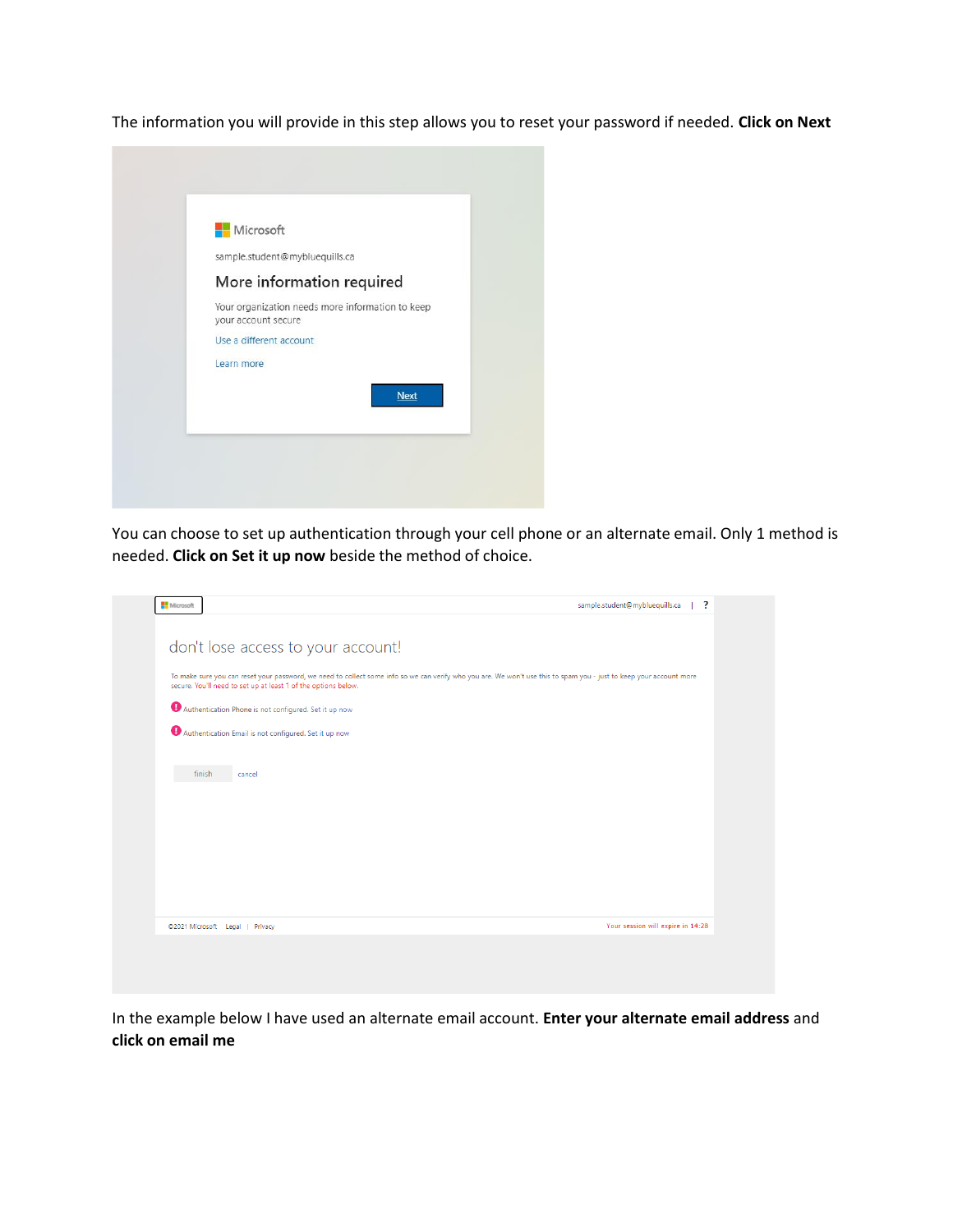| <b>Microsoft</b>                                                                                    | sample.student@mybluequills.ca<br>$\perp$ ? |
|-----------------------------------------------------------------------------------------------------|---------------------------------------------|
|                                                                                                     |                                             |
| don't lose access to your account!                                                                  |                                             |
| Please verify your authentication email address below. Don't use your primary work or school email. |                                             |
| <b>Authentication Email</b><br>samplestudent615@gmail.com                                           |                                             |
| email me                                                                                            |                                             |
|                                                                                                     |                                             |
| back                                                                                                |                                             |
|                                                                                                     |                                             |
|                                                                                                     |                                             |
|                                                                                                     |                                             |
|                                                                                                     |                                             |
|                                                                                                     |                                             |
|                                                                                                     |                                             |
|                                                                                                     |                                             |
| @2021 Microsoft Legal   Privacy                                                                     | Your session will expire in 14:56           |

**Enter the verification code** that you receive in your alternate email account and **click on verify**

| Microsoft                                                                                           | ?<br>sample.student@mybluequills.ca |
|-----------------------------------------------------------------------------------------------------|-------------------------------------|
| don't lose access to your account!                                                                  |                                     |
| Please verify your authentication email address below. Don't use your primary work or school email. |                                     |
| <b>Authentication Email</b>                                                                         |                                     |
| samplestudent615@gmail.com                                                                          |                                     |
| email me                                                                                            |                                     |
| We've sent an email message containing a verification code to your inbox.                           |                                     |
|                                                                                                     |                                     |
| 313793<br>verify<br>try again                                                                       |                                     |
| back                                                                                                |                                     |
|                                                                                                     |                                     |
|                                                                                                     |                                     |
|                                                                                                     |                                     |
|                                                                                                     |                                     |
|                                                                                                     |                                     |
|                                                                                                     |                                     |
|                                                                                                     | Your session will expire in 14:19   |

**Click on Finish** to complete the verification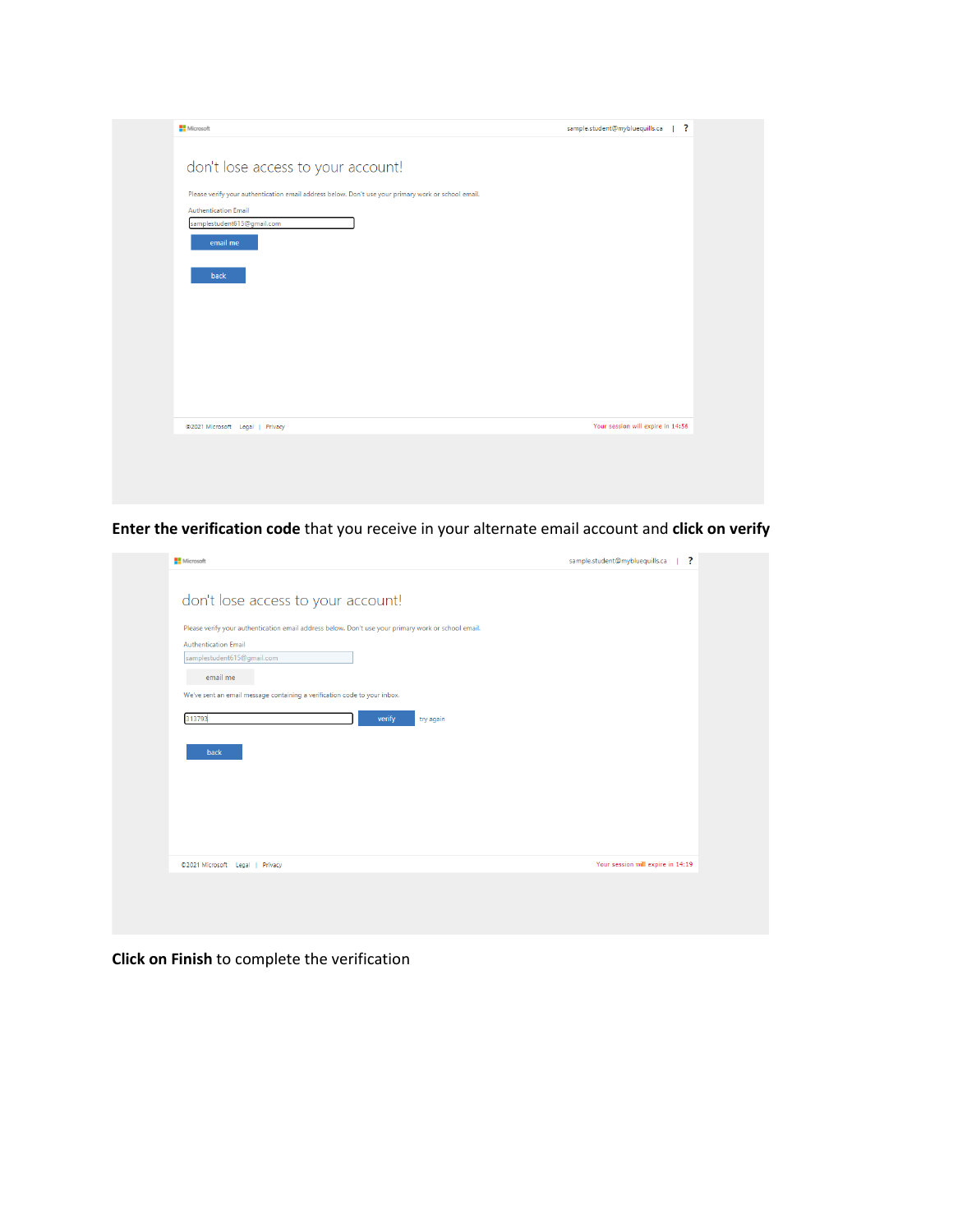| Microsoft                                                                                                                | $\blacksquare$ ?<br>sample.student@mybluequills.ca |
|--------------------------------------------------------------------------------------------------------------------------|----------------------------------------------------|
| don't lose access to your account!                                                                                       |                                                    |
| Thanks! We'll use the info below to recover your account if you forget your password. Click "finish" to close this page. |                                                    |
| Authentication Phone is not configured. Set it up now                                                                    |                                                    |
| Authentication Email is set to samplestudent615@gmail.com. Change                                                        |                                                    |
| finish<br>cancel                                                                                                         |                                                    |
|                                                                                                                          |                                                    |
|                                                                                                                          |                                                    |
|                                                                                                                          |                                                    |
|                                                                                                                          |                                                    |
|                                                                                                                          |                                                    |
|                                                                                                                          |                                                    |
| @2021 Microsoft Legal   Privacy                                                                                          | Your session will expire in 12:55                  |
|                                                                                                                          |                                                    |
|                                                                                                                          |                                                    |
|                                                                                                                          |                                                    |

You will be asked if you wish to stay signed in. This is a personal choice. If you are using your own computer you may wish to say Yes. If this a computer that you share with others you may wish to say No.

| Microsoft       |                                                     |
|-----------------|-----------------------------------------------------|
|                 | sample.student@mybluequills.ca                      |
| Stay signed in? |                                                     |
| to sign in.     | Do this to reduce the number of times you are asked |
|                 | Don't show this again                               |
|                 | Yes<br>No                                           |
|                 |                                                     |

**You have now signed into Office 365**